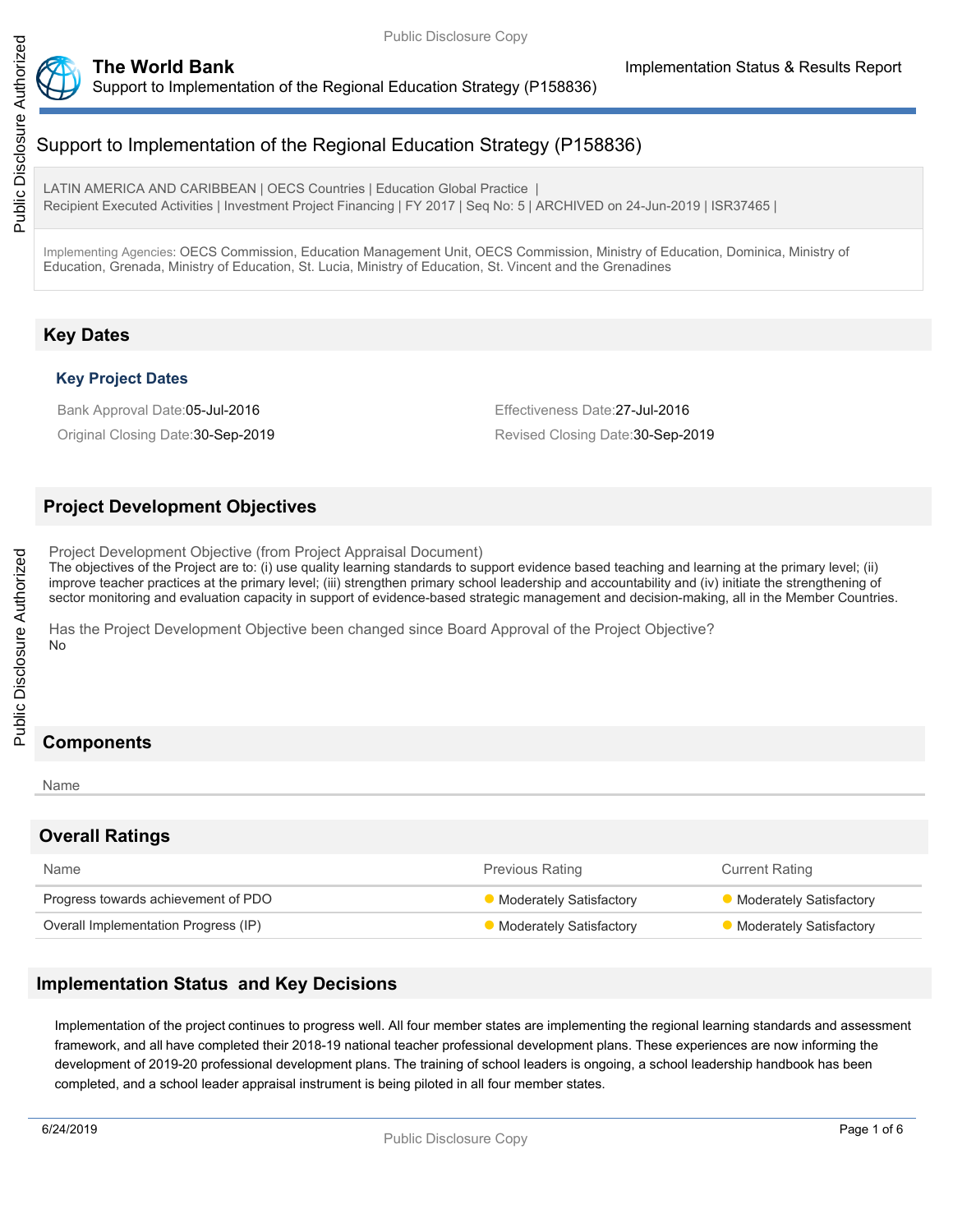

One PDO indicator has been achieved (PDO4, Production of an annual report on plan implementation and performance indicators at the country level), and the other three PDO indicators have shown significant progress and are on track to be achieved before project close. Out of the nine intermediate result indicators (IRI), six have already been achieved and the remaining three are on track to be achieved.

## **Risks**

### **Overall Risk Rating**

| <b>Risk Category</b> | Rating at Approval       | Previous Rating | <b>Current Rating</b> |
|----------------------|--------------------------|-----------------|-----------------------|
| Overall              | $\hspace{0.05cm} \ldots$ | <b>Low</b>      | <b>D</b> Low          |
|                      |                          |                 |                       |

### **Results**

### **Project Development Objective Indicators**

| ▶ PDO 1: Percentage of primary teachers using formative assessment based on learning standards (Percentage, Custom) |                 |                   |                  |             |
|---------------------------------------------------------------------------------------------------------------------|-----------------|-------------------|------------------|-------------|
|                                                                                                                     | <b>Baseline</b> | Actual (Previous) | Actual (Current) | End Target  |
| Value                                                                                                               | 0.00            | 0.00              | 38.00            | 50.00       |
| Date                                                                                                                | 30-Aug-2016     | 06-Dec-2018       | 20-May-2019      | 30-Sep-2019 |
|                                                                                                                     |                 |                   |                  |             |

| ▶ PDO 2: Percentage of teachers trained and certified (Percentage, Custom) |                 |                   |                  |             |  |
|----------------------------------------------------------------------------|-----------------|-------------------|------------------|-------------|--|
|                                                                            | <b>Baseline</b> | Actual (Previous) | Actual (Current) | End Target  |  |
| Value                                                                      | 0.00            | --                | 32.00            | 50.00       |  |
| Date                                                                       | 30-Aug-2016     | 06-Dec-2018       | 20-May-2019      | 30-Sep-2019 |  |
|                                                                            |                 |                   |                  |             |  |

#### ▶ PDO 3: Percentage of school leaders reporting on progress of teachers practices and students learning to oversight bodies (Percentage, Custom)

|       | <b>Baseline</b> | Actual (Previous) | Actual (Current) | End Target  |
|-------|-----------------|-------------------|------------------|-------------|
| Value | 0.00            | 0.00              | 25.00            | 50.00       |
| Date  | 30-Aug-2016     | 06-Dec-2018       | 20-May-2019      | 30-Sep-2019 |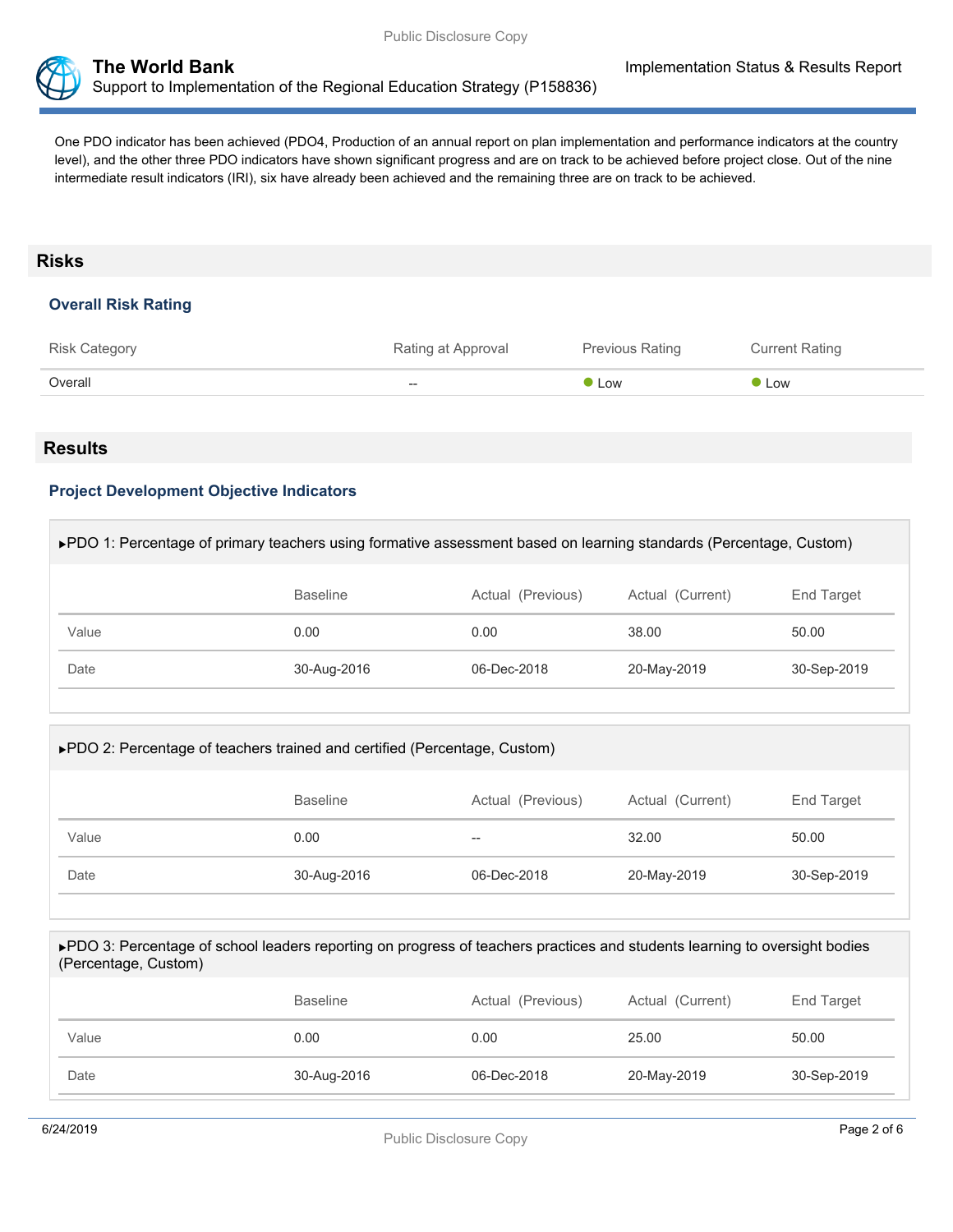



PDO 4: Production of an annual report on plan implementation and performance indicators at the country level (Yes/No, Custom)

|       | <b>Baseline</b> | Actual (Previous) | Actual (Current) | End Target  |
|-------|-----------------|-------------------|------------------|-------------|
| Value | N               |                   |                  |             |
| Date  | 30-Aug-2016     | 06-Dec-2018       | 20-May-2019      | 30-Sep-2019 |

#### Overall Comments

### **Intermediate Results Indicators**

| ▶ IRI 1: Learner-centered assessment framework and guidelines for using learning standards approved (Yes/No, Custom) |                 |                   |                  |             |
|----------------------------------------------------------------------------------------------------------------------|-----------------|-------------------|------------------|-------------|
|                                                                                                                      | <b>Baseline</b> | Actual (Previous) | Actual (Current) | End Target  |
| Value                                                                                                                | N               |                   |                  |             |
| Date                                                                                                                 | 30-Aug-2016     | 06-Dec-2018       | 20-May-2019      | 30-Sep-2019 |

| ▶ IRI 2: Teacher professional development course developed (Yes/No, Custom) |                 |                   |                  |             |
|-----------------------------------------------------------------------------|-----------------|-------------------|------------------|-------------|
|                                                                             | <b>Baseline</b> | Actual (Previous) | Actual (Current) | End Target  |
| Value                                                                       | N               |                   |                  |             |
| Date                                                                        | 30-Aug-2016     | 06-Dec-2018       | 20-May-2019      | 30-Sep-2019 |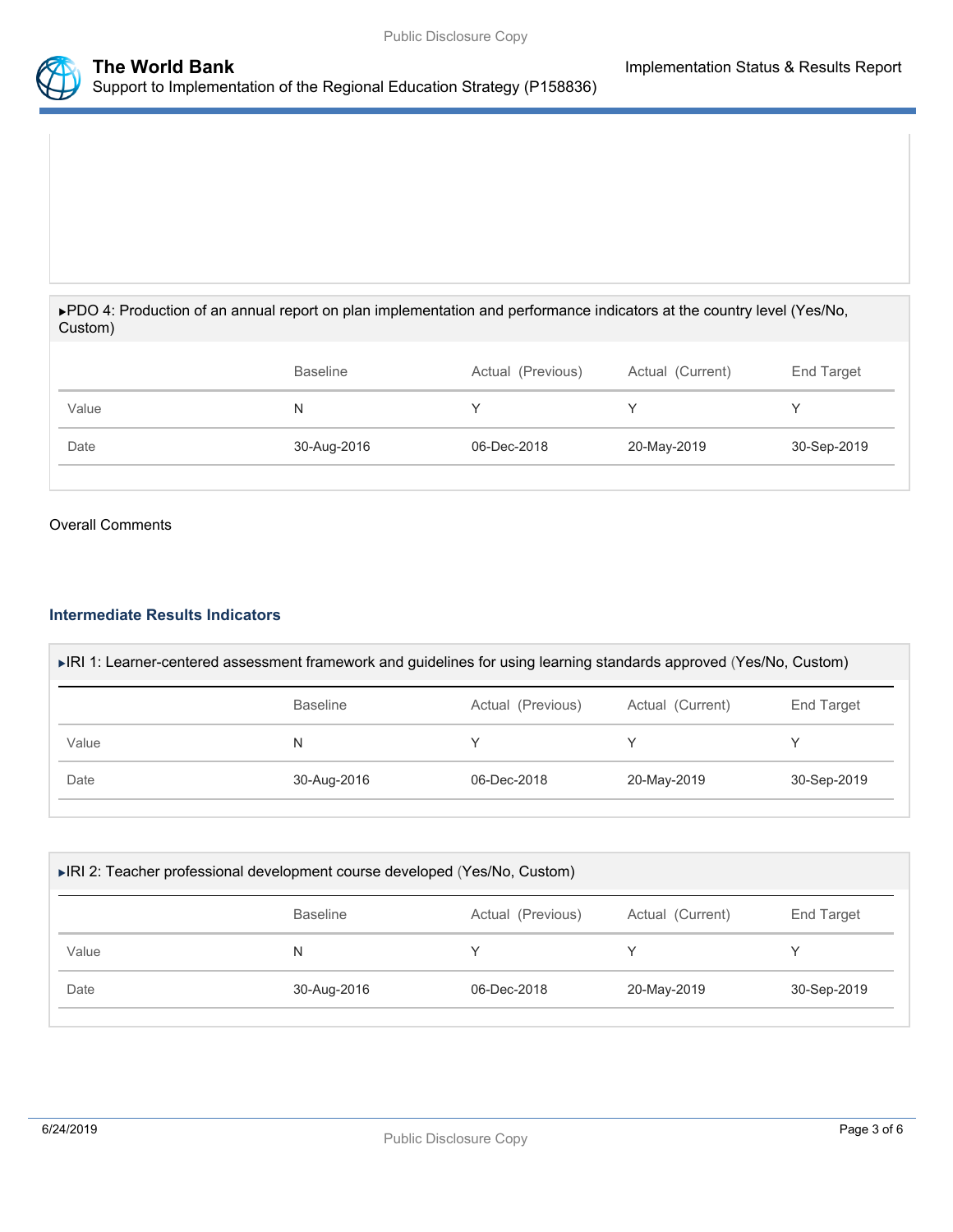

| ►IRI 3: Number of primary schools with a School Improvement Plans (SIP) focused on learning outcomes (Percentage, Custom) |                 |                   |                  |             |
|---------------------------------------------------------------------------------------------------------------------------|-----------------|-------------------|------------------|-------------|
|                                                                                                                           | <b>Baseline</b> | Actual (Previous) | Actual (Current) | End Target  |
| Value                                                                                                                     | 0.00            | 0.00              | 39.00            | 170.00      |
| Date                                                                                                                      | 30-Aug-2016     | 06-Dec-2018       | 20-May-2019      | 30-Sep-2019 |

| ▶ IRI 4: Handbook for School Leaders developed and printed (Yes/No, Custom) |                 |                   |                  |             |  |  |
|-----------------------------------------------------------------------------|-----------------|-------------------|------------------|-------------|--|--|
|                                                                             | <b>Baseline</b> | Actual (Previous) | Actual (Current) | End Target  |  |  |
| Value                                                                       | N               |                   |                  |             |  |  |
| Date                                                                        | 30-Aug-2016     | 06-Dec-2018       | 20-May-2019      | 30-Sep-2019 |  |  |
|                                                                             |                 |                   |                  |             |  |  |

| ► IRI 5: School leadership training program developed (Yes/No, Custom) |                 |                   |                  |             |
|------------------------------------------------------------------------|-----------------|-------------------|------------------|-------------|
|                                                                        | <b>Baseline</b> | Actual (Previous) | Actual (Current) | End Target  |
| Value                                                                  | N               |                   |                  |             |
| Date                                                                   | 30-Aug-2016     | 06-Dec-2018       | 20-May-2019      | 30-Sep-2019 |

| ▶ RI 6: Number of school leaders certified in competence based standards (Number, Custom) |                 |                   |                  |             |
|-------------------------------------------------------------------------------------------|-----------------|-------------------|------------------|-------------|
|                                                                                           | <b>Baseline</b> | Actual (Previous) | Actual (Current) | End Target  |
| Value                                                                                     | 0.00            | 0.00              | 0.00             | 125.00      |
| Date                                                                                      | 30-Aug-2016     | 06-Dec-2018       | 20-May-2019      | 30-Sep-2019 |

**Comments** 

School leadership training is ongoing, hence as yet no school leaders have been certified, though this activity is progressing well.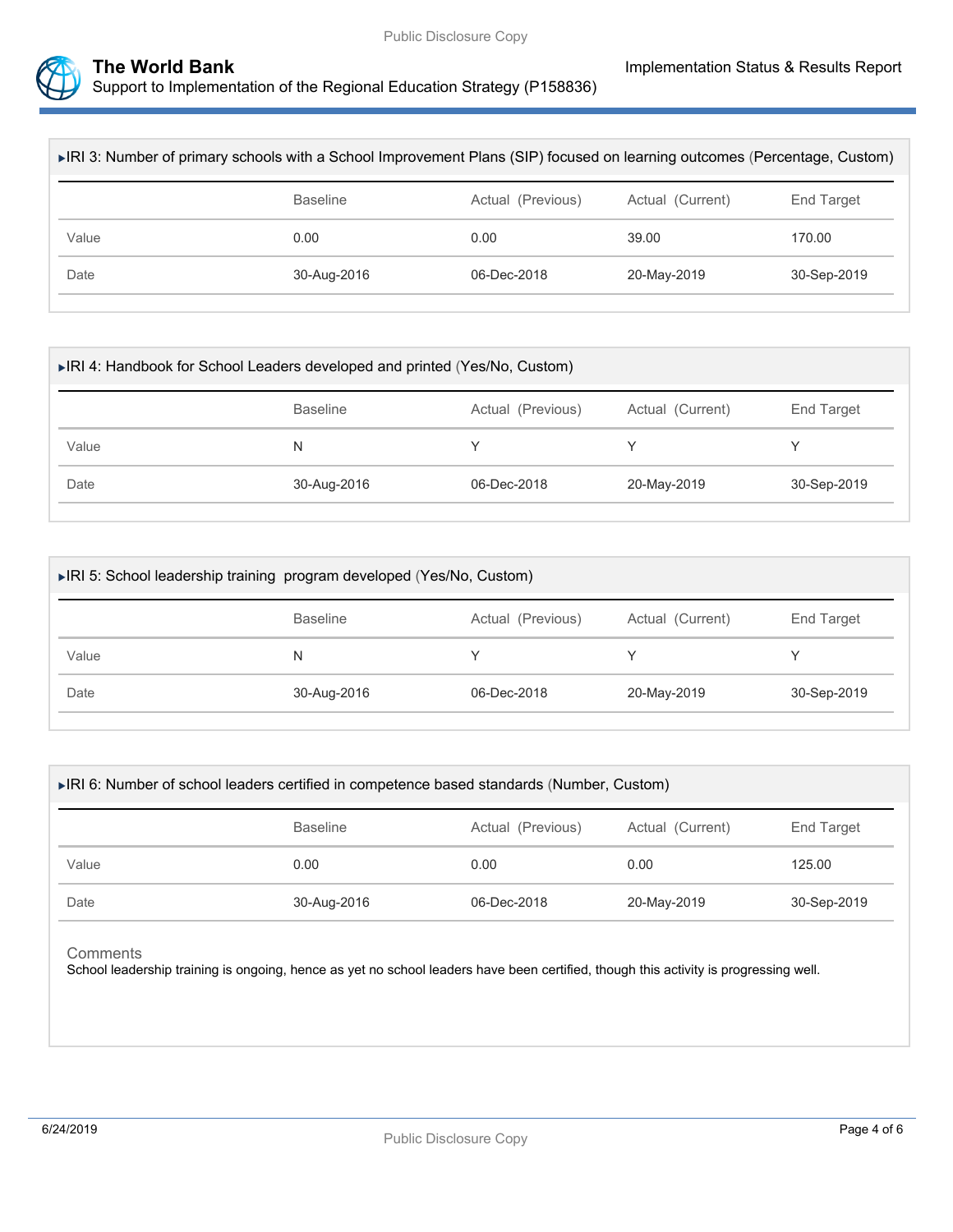

| ▶ IRI 7: Number of teachers monitored with a standardized classroom observation tool (Number, Custom) |                                      |             |                  |                   |  |  |
|-------------------------------------------------------------------------------------------------------|--------------------------------------|-------------|------------------|-------------------|--|--|
|                                                                                                       | <b>Baseline</b><br>Actual (Previous) |             | Actual (Current) | <b>End Target</b> |  |  |
| Value                                                                                                 | 0.00                                 | 300.00      | 300.00           | 400.00            |  |  |
| Date                                                                                                  | 30-Aug-2016                          | 06-Dec-2018 | 20-May-2019      | 30-Sep-2019       |  |  |
|                                                                                                       |                                      |             |                  |                   |  |  |

| ▶ IRI 8: M&E Manual Developed (Yes/No, Custom) |                   |                  |             |  |  |  |
|------------------------------------------------|-------------------|------------------|-------------|--|--|--|
| <b>Baseline</b>                                | Actual (Previous) | Actual (Current) | End Target  |  |  |  |
| N                                              |                   |                  |             |  |  |  |
| 30-Aug-2016                                    | 06-Dec-2018       | 20-May-2019      | 30-Sep-2019 |  |  |  |
|                                                |                   |                  |             |  |  |  |

| ► IRI 9: Stakeholder feedback surveys taken (Yes/No, Custom) |                 |                                       |             |             |  |  |
|--------------------------------------------------------------|-----------------|---------------------------------------|-------------|-------------|--|--|
|                                                              | <b>Baseline</b> | Actual (Previous)<br>Actual (Current) |             | End Target  |  |  |
| Value                                                        | N               |                                       |             |             |  |  |
| Date                                                         | 30-Aug-2016     | 06-Dec-2018                           | 20-May-2019 | 30-Sep-2019 |  |  |
|                                                              |                 |                                       |             |             |  |  |

### Overall Comments

# **Data on Financial Performance**

### **Disbursements (by loan)**

| Project | Loan/Credit/TF Status Currency Original Revised Cancelled Disbursed Undisbursed |               |      |      |      |      |      | Disbursed |
|---------|---------------------------------------------------------------------------------|---------------|------|------|------|------|------|-----------|
| P158836 | TF-A2937                                                                        | Effective USD | 2.00 | 2.00 | 0.00 | 1.66 | 0.34 | 83%       |

### **Key Dates (by loan)**